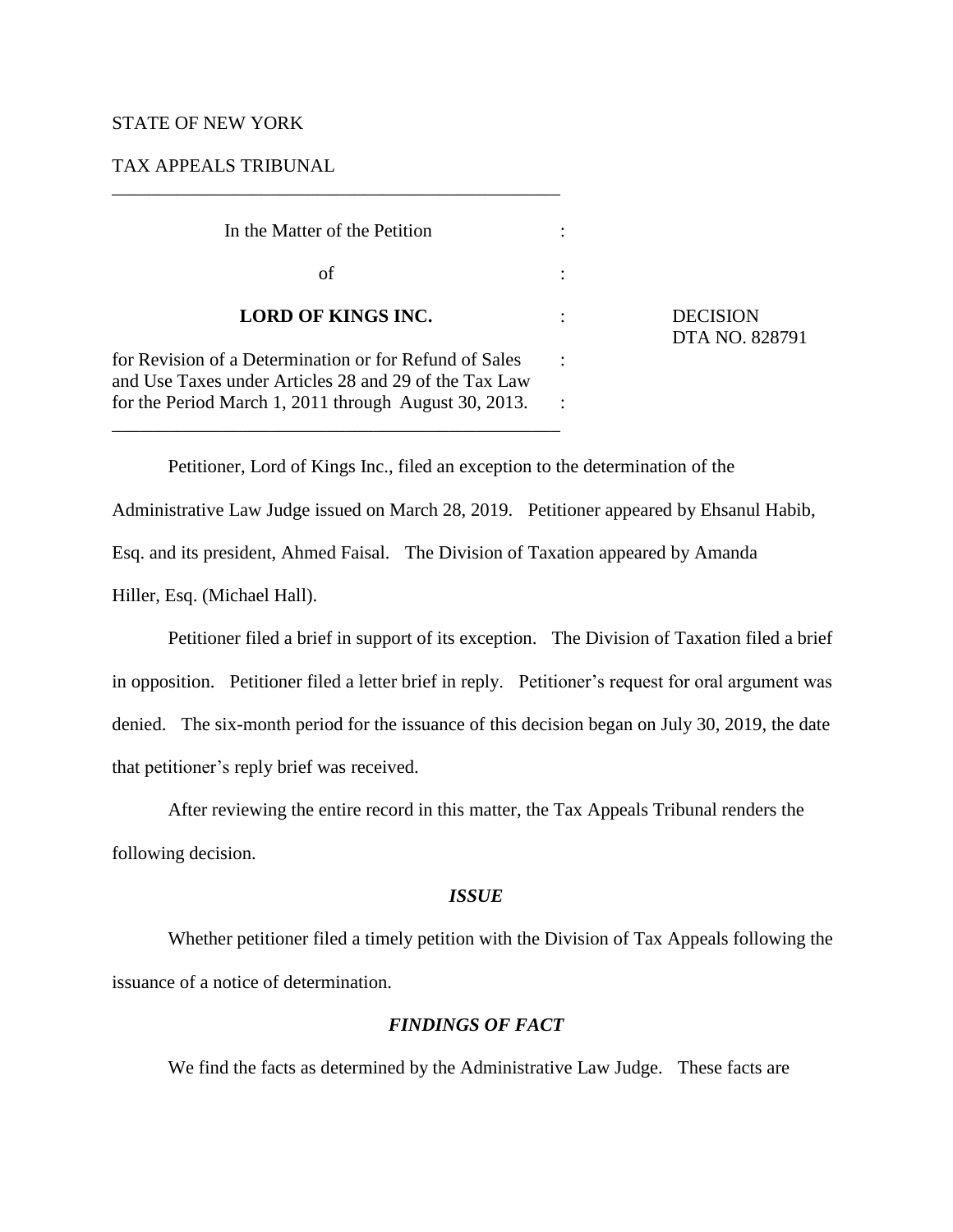set forth below.

1. Petitioner, Lord of Kings Inc., filed a petition that was received by the Division of Tax Appeals on July 9, 2018. The envelope containing the petition bears a Federal Express label with a tracking number indicating that the petition was mailed on July 6, 2018.

2. The petition included a copy of a notice of determination bearing assessment number L-043236627, dated as issued to petitioner on June 24, 2015.

3. The petition challenges only the foregoing notice of determination.

4. On October 17, 2018, Herbert M. Friedman, Jr., Supervising Administrative Law Judge of the Division of Tax Appeals, issued to petitioner a notice of intent to dismiss petition (notice of intent). The notice of intent stated, in sum, that as the petition had been filed in excess of 90 days after issuance of the notice of determination, the petition was not timely filed.

5. The October 17, 2018 notice of intent was reissued on December 4, 2018, following a mailing error. Both parties were given until January 3, 2019 to respond.

6. In response to the issuance of the notice of intent, the Division of Taxation's (Division's) representative provided the following: (i) an affidavit, dated December 5, 2018, of Jessica DiFiore, Esq., an attorney employed by the Office of Counsel of the Division; (ii) a copy of the petition; (iii) copies of the notice of intent, dated October 17, 2018 and December 4, 2018; (iv) copies of the June 24, 2015 notice of determination with the associated mailing cover sheets addressed to petitioner and petitioner's then-representative; (v) an affidavit, dated October 29, 2018, of Deena Picard, Data Processing Fiscal Systems Auditor 3 and Acting Director of the Management Analysis and Project Services Bureau (MAPS); (vi) a "Certified Record for Presort Mail - Assessments Receivable" (CMR) postmarked June 24, 2015; (vii) an affidavit, dated November 1, 2018, of Fred Ramundo, a supervisor of the Division's mail room; and (viii) a copy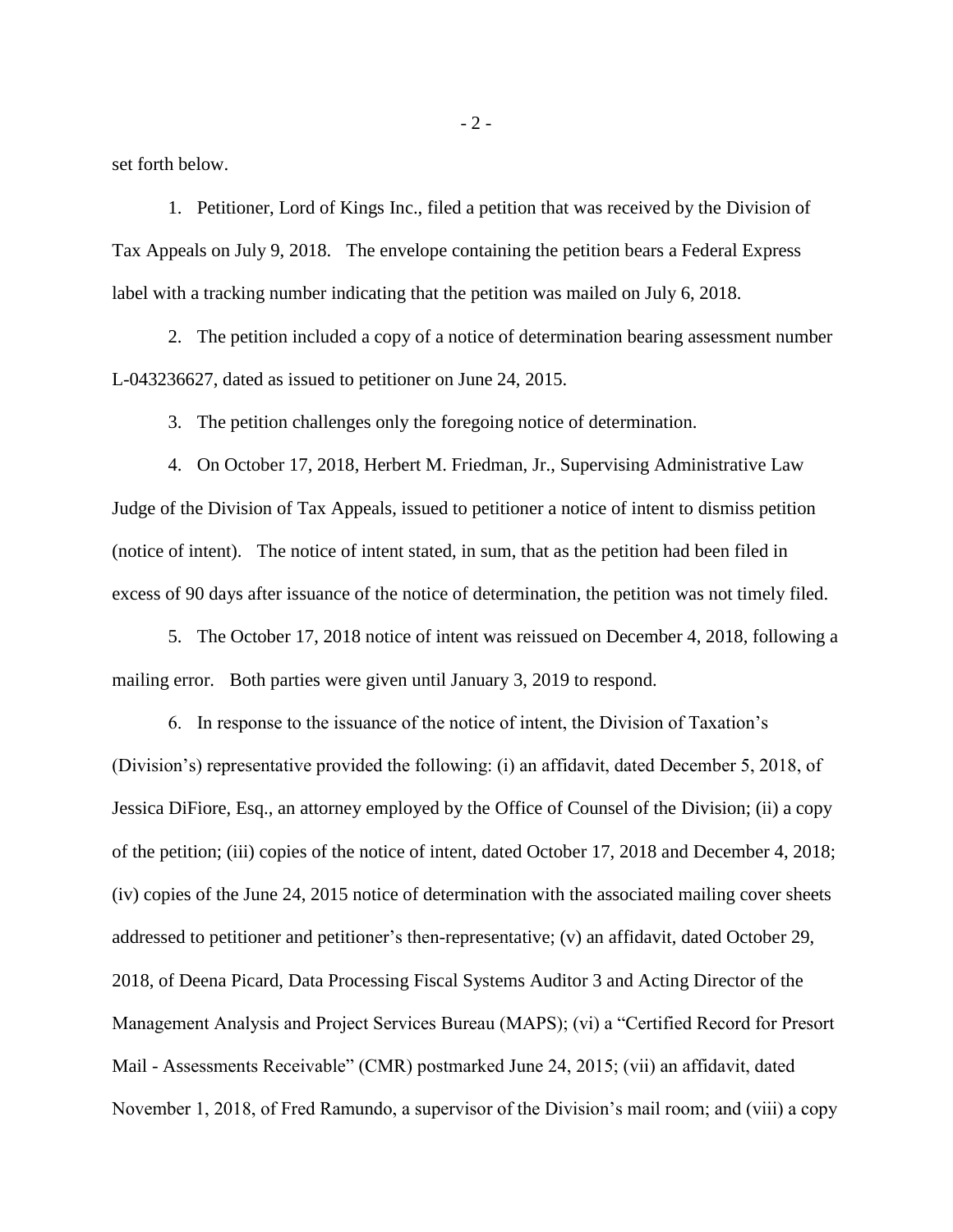of petitioner's ST-810 New York State and Local Sales and Use Tax Return for Quarterly Recap for Monthly Filers for the tax period March 1, 2015 - May 31, 2015, filed on June 12, 2015. This tax return lists the same address for petitioner as that listed on the notice of determination and the petition, and was the last tax return filed with Division before the notice of determination was issued.

7. The affidavit of Deena Picard, who has been in her current position since May 2017, and a Data Processing Fiscal Systems Auditor since February 2006, sets forth the Division's general practice and procedure for processing statutory notices. Ms. Picard is the Acting Director of MAPS, which is responsible for the receipt and storage of CMRs. She is familiar with the Division's Case and Resource Tracking System (CARTS) and the Division's past and present procedures as they relate to statutory notices. Statutory notices are generated from CARTS and are predated with the anticipated date of their mailing. The CMR lists an initial date that is approximately 10 days in advance of the anticipated date of mailing. Following the Division's general practice, this date was manually changed on the first and last page of the CMR in the present case to the actual mailing date of "6/24/15." The pages of the CMR stay banded together unless otherwise ordered. The page numbers of the CMR run consecutively, starting with "PAGE: 1," and are noted in the upper right corner of each page.

8. All notices are assigned a certified control number. The certified control number of each notice is listed on a separate one-page mailing cover sheet, which also bears a bar code, the mailing address and the Division's return address on the front, and the taxpayer assistance information on the back. The certified control number is also listed on the CMR under the heading entitled "Certified No." The CMR lists each notice in the order the notices are generated in the batch. The assessment numbers are listed under the heading "Reference No."

-3-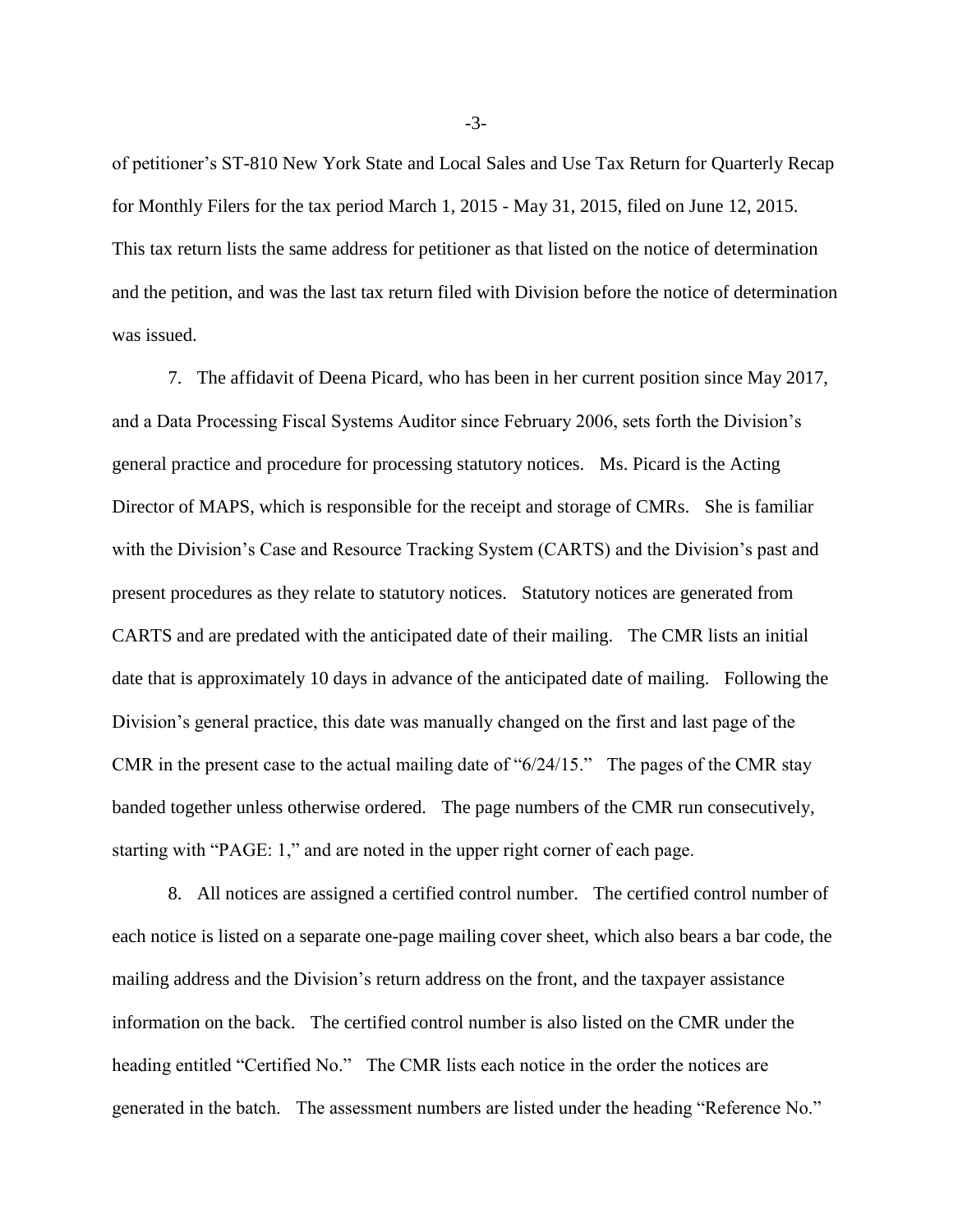The names and addresses of the recipients are listed under "Name of Addressee, Street, and PO Address."

9. The June 24, 2015 CMR consists of 26 pages and lists 279 certified control numbers along with corresponding assessment numbers, names and addresses. Each page of the CMR includes 11 such entries, with the exception of page 26, which contains 4 entries. Ms. Picard notes that the copy of the CMR that is attached to her affidavit has been redacted to preserve the confidentiality of information relating to taxpayers who are not involved in this proceeding. A USPS representative affixed a postmark dated June 24, 2015 to each page of the CMR, wrote the number "279" next to the heading "Total Pieces Received at Post Office" on page 26, and initialed or signed each page of the CMR.

10. Page 16 of the CMR indicates that a notice with a certified control number 7104 1002 9730 0488 6149 and reference number L-043236627 was mailed to petitioner at the Brooklyn, New York, address listed on that notice. The corresponding mailing cover sheet, attached to the Picard affidavit as exhibit "B," bears this certified control number and petitioner's name and address as noted.

11. Page 20 of the CMR indicates that a notice with a certified control number 7104 1002 9730 0488 6583 and reference number L-043236627 was mailed to petitioner's thenrepresentative, Howard Sobel, at the Merrick, New York, address listed on that notice. The corresponding mailing cover sheet, attached to the Picard affidavit as exhibit "B," bears this certified control number and petitioner's then-representative's name and address as noted.

12. The affidavit of Fred Ramundo describes the general operations and procedures within the Division's mail room. Mr. Ramundo has been in his position since 2013 and, as a result, is familiar with the practices of the mail room with regard to statutory notices. The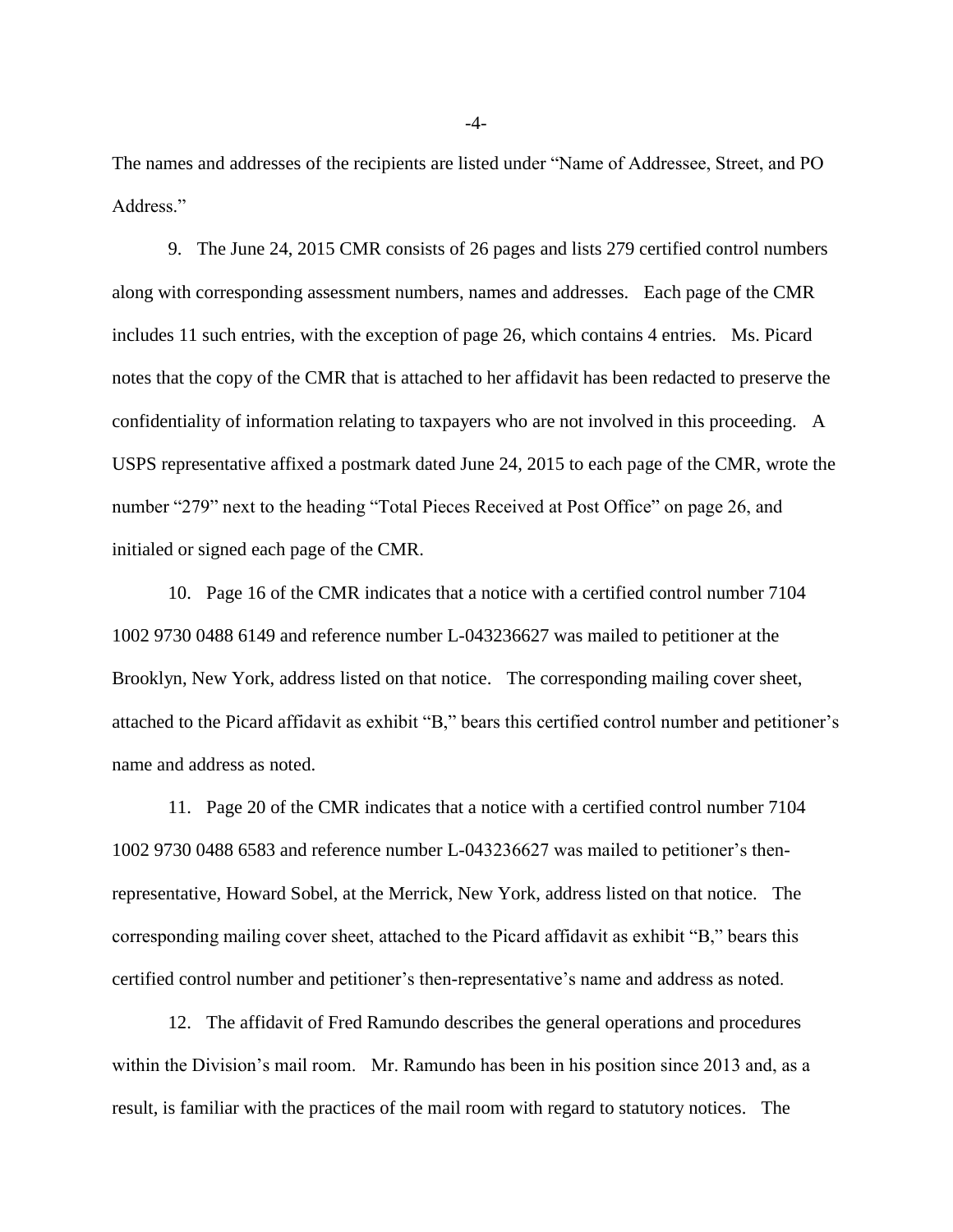notices are received in the mail room and placed in the "Outgoing Certified Mail" area. A staff member retrieves the notices and mailing cover sheets and operates a machine that puts each notice and mailing cover sheet into a windowed envelope, so that the address and certified number from the mailing cover sheet shows through the window. Staff members then weigh, seal and place postage on each envelope. The first and last pieces of mail are checked against the information on the CMR. A clerk then performs a random review of up to 30 pieces listed on the CMR, by checking those envelopes against the information listed on the CMR. A staff member then delivers the envelopes and the CMR to one of the various USPS branches located in the Albany, New York, area. A USPS employee affixes a postmark and places his or her initials or signature on the CMR, indicating receipt by the post office. The delivering mail room employee further requests that the USPS either circle the total number of pieces received or indicate the total number of pieces received by writing the number of the CMR. As noted, the CMR attached to the Picard affidavit as exhibit "A" contains a USPS postmark dated June 24, 2015. According to Mr. Ramundo, the affixation of the postmarks and the USPS employee's initials indicate that all 279 articles of mail listed on the CMR, including the article addressed to petitioner, were received by the USPS for mailing on June 24, 2015.

13. According to the Picard and Ramundo affidavits, the notice was mailed to petitioner and petitioner's then-representative on June 24, 2015, as claimed.

14. In response to the notice of intent, petitioner's president, Ahmed Faisal, provided two letters, dated November 28, 2018 and December 13, 2018. Mr. Faisal claims, in pertinent part, that upon receipt of the notice at issue (L-043236627), a conciliation conference took place with the Division's Bureau of Conciliation and Mediation Services (BCMS). Mr. Faisal provided a letter, dated December 24, 2015, signed by Steven Saskin, a conciliation conferee

-5-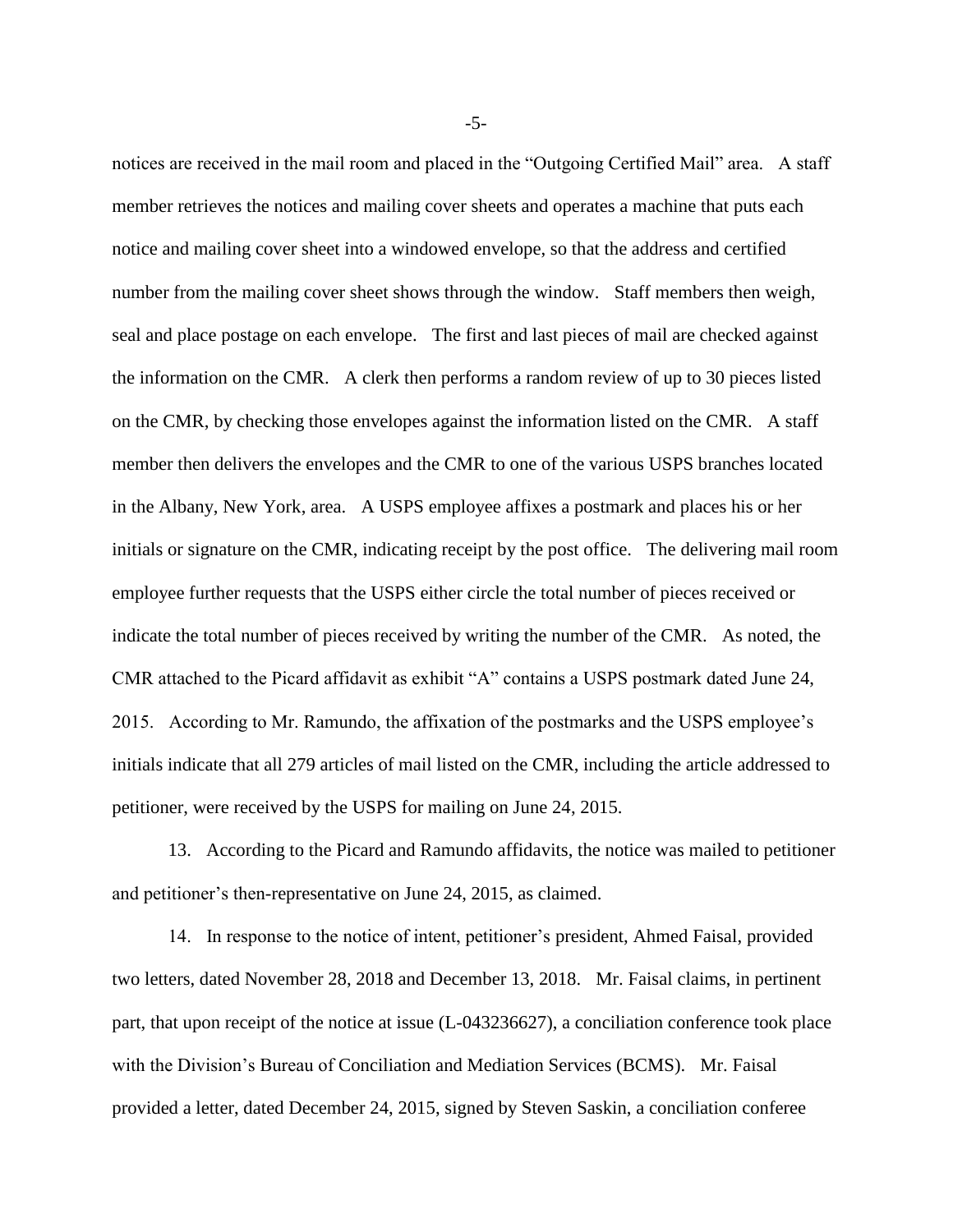with BCMS. Mr. Saskin's letter details a proposed modification to notice of determination  $L$ -043246876.<sup>1</sup> Mr. Faisal states that he believed the purpose of the conciliation conference was to apportion petitioner's liability between him and the previous owners of Lord of Kings Inc. He assumed that the Division's pursuit of petitioner would cease once he entered into a settlement agreement to pay his portion of the liability. Mr. Faisal emphasizes that since he purchased Lord of Kings Inc., in March 2013, and since the Division issued a bulk sale release, petitioner should not be liable for sales taxes assessed for the period prior to the issuance of the bulk sale release.

### *THE DETERMINATION OF THE ADMINISTRATIVE LAW JUDGE*

The Administrative Law Judge noted that the standard of review in the present matter is the same as that of a summary determination motion. The Administrative Law Judge pointed out that such a motion may be granted where no disputed material issue of fact exists. The Administrative Law Judge observed that there is a 90-day statutory time limit to file a petition following the issuance of the notice of determination. The Administrative Law Judge also observed that where the timeliness of a protest of a notice is in question, it must first be determined if the notice of determination was properly mailed by the Division, because if so, there is a presumption that the notice was delivered. The Administrative Law Judge explained that to show proper mailing of the notice of determination, the Division must establish its standard mailing procedure and that such procedure was followed in this specific case.

 $\overline{a}$ 

-6-

<sup>&</sup>lt;sup>1</sup> The petition filed protests assessment number L-043236627. Mr. Saskin's letter, dated December 24, 2015, details a proposed modification to notice of determination L-043246876, which appears to have been issued in the name of Ahmed Faisal. The letter from Mr. Saskin does not reference the notice at issue. A petition protesting assessment number L-043246876 has not been filed with the Division of Tax Appeals; therefore, Mr. Saskin's letter has no bearing on this determination.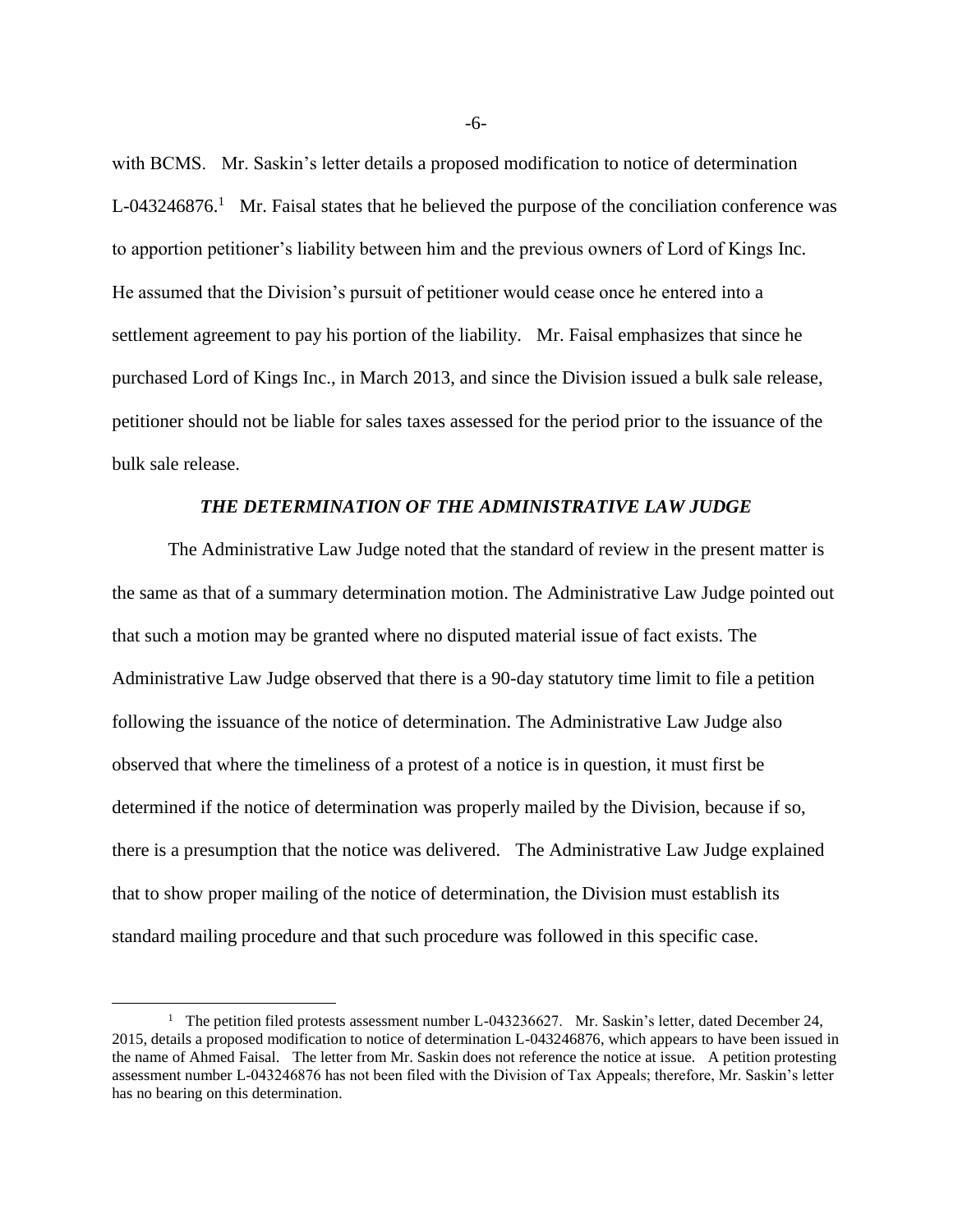The Administrative Law Judge concluded that the Division met its burden and established that the subject notice of determination, was properly mailed to petitioner on June 24, 2015. Specifically, the Administrative Law Judge found that the submitted affidavits and the CMR establish both the Division's general mailing procedure and that such procedure was followed in the present case. The Administrative Law Judge also found that the address to which the notice of determination was mailed was petitioner's last known address.

The Administrative Law Judge noted that although there is no specific statutory requirement for the service of a notice on a taxpayer's representative, the decisions of this Tribunal have consistently held that where a taxpayer's representative is not served with a notice, the 90-day period for filing a petition or request for conciliation conference is tolled. The Administrative Law Judge concluded that in this case, the Division had demonstrated that the notice was properly mailed to petitioner's then-representative.

The Administrative Law Judge stated that it was incumbent upon petitioner to file a petition within 90 days after the proper mailing of the notice of determination on June 24, 2015. As the petition was not filed until July 6, 2018, the Administrative Law Judge concluded that the petition was untimely and that the Division of Tax Appeals was without jurisdiction to consider the merits of the petition. Finally, the Administrative Law Judge noted that petitioner's assertion that this matter was resolved at a conciliation conference pertained instead to a case involving a different notice than the notice that was protested in this case.

## *ARGUMENTS ON EXCEPTION*

Petitioner does not argue that its petition was timely filed with the Division of Tax Appeals, or that there was any issue with the proper mailing of the notice of determination.

-7-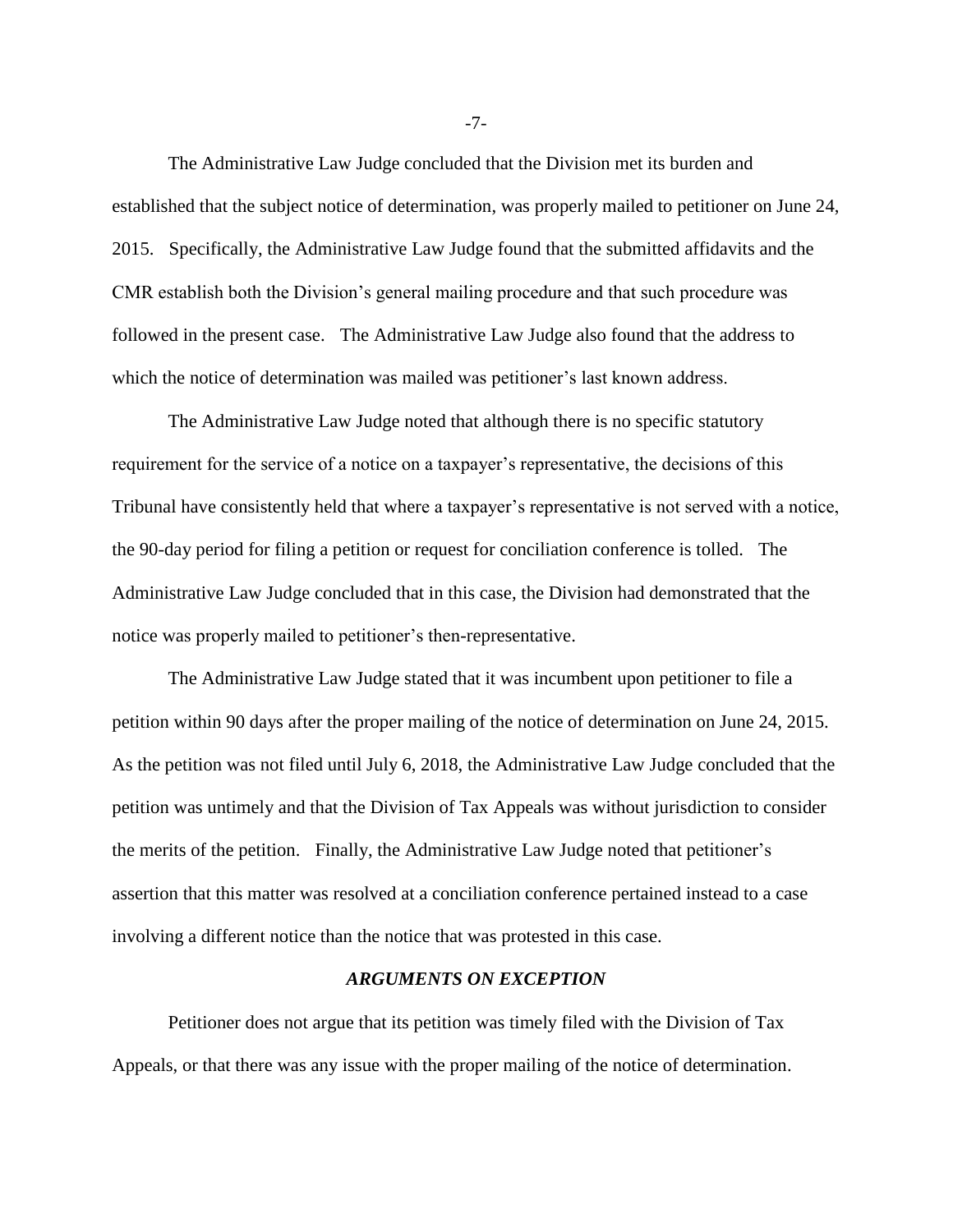Rather, petitioner continues to argue that a bulk sale release<sup>2</sup> was issued in this matter and that this matter was previously resolved with the Division as evidenced by a letter from a conciliation conferee proposing to modify notice number L-043246876. In its letter brief in reply, petitioner asserts that a timely request for conciliation conference was made in 2015. The remainder of petitioner's arguments on exception pertain to the merits of its case.

The Division notes that petitioner did not except to the findings and conclusions of the Administrative Law Judge that the notice of determination was properly issued or that the petition filed in this matter was untimely. The Division argues that it established that the notice of determination was properly mailed on June 24, 2015, and thus, the petition filed on July 6, 2018 was untimely. Finally, the Division asserts that petitioner's claim that it has a meritorious case is irrelevant where, as here, the Tax Appeals Tribunal lacks jurisdiction to review the merits where it has been found that the petition was untimely.

#### *OPINION*

The Administrative Law Judge's dismissal of the petition was made following the Supervising Administrative Law Judge's issuance of a notice of intent to dismiss petition pursuant to section 3000.9 (a) (4) of the Tax Appeals Tribunal's Rules of Practice and Procedure (20 NYCRR 3000.9 [a] [4]). The standard of review for a notice of intent to dismiss is the same as that for a summary determination motion (*Matter of Victory Bagel Time, Inc.*, Tax Appeals Tribunal, September 13, 2012). That is, such a motion "shall be granted if, upon all the papers

 $\overline{a}$ 

<sup>&</sup>lt;sup>2</sup> A copy of what appears to be a bulk sale release issued to FM Friendz Inc. was attached to petitioner's exception. However, as that document was not part of the record below, this Tribunal will not consider it (*see Matter of Schoonover*, Tax Appeals Tribunal, August 15, 1991).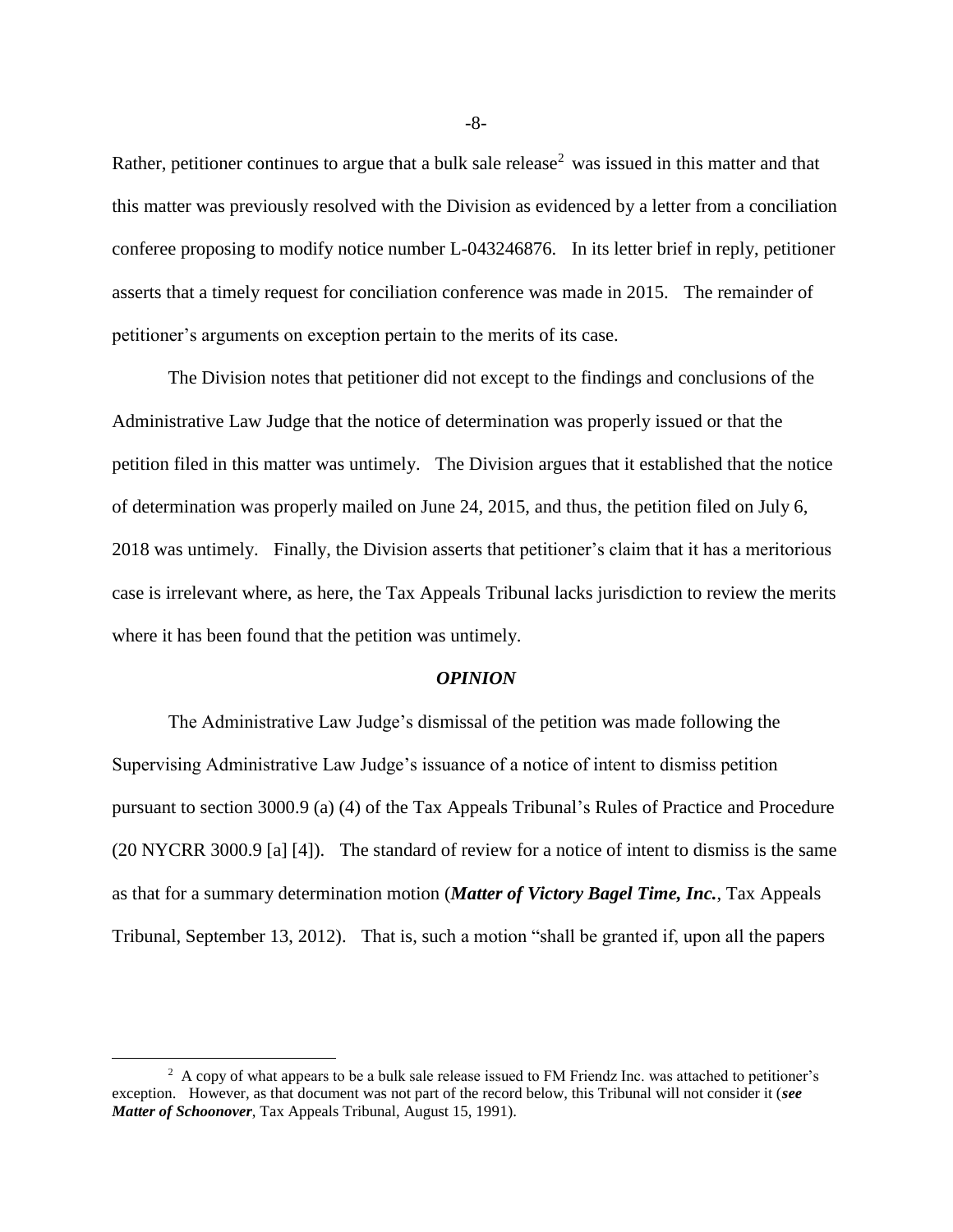and proof submitted, the administrative law judge finds that it has been established sufficiently that no material and triable issue of fact is presented" (20 NYCRR 3000.9 [b] [1]).

"The proponent of a summary judgment [or determination] motion must make a prima facie showing of entitlement to judgment as a matter of law, tendering sufficient evidence to eliminate any material issues of fact from the case (citations omitted)" (*Winegrad v New York Univ. Med. Ctr.*, 64 NY2d 851, 853 [1985]). The opponent of such a motion "must . . . produce 'evidentiary proof in admissible form sufficient to require a trial of material questions of fact on which he rests his claim' and 'mere conclusions, expressions of hope or unsubstantiated allegations or assertions are insufficient'" (*Whelan v GTE Sylvania*, 182 AD2d 446, 449 [1st Dept 1992] *citing Zuckerman v City of New York*, 49 NY2d 557, 562 [1980]).

A taxpayer may protest a notice of determination by filing a petition for a hearing with the Division of Tax Appeals within 90 days from the date of mailing of such notice, with certain exceptions not relevant here (Tax Law § 1138 [a] [1]). Alternatively, a taxpayer may contest a notice of determination by filing a request for a conciliation conference with BCMS "if the time to petition for such a hearing has not elapsed" (Tax Law  $\S 170$  [3-a] [a]). Absent such a timelyfiled protest, a notice of determination becomes an assessment subject to collection (Tax Law § 1138 [a] [1]). The 90-day statutory time limit for filing either a petition or a request for a conciliation conference is strictly enforced (*see e.g. Matter of Am. Woodcraft, Inc.*, Tax Appeals Tribunal, May 15, 2003 [protest filed one day late is untimely]). A petition or request for a conciliation conference must be timely filed for the Division of Tax Appeals to have jurisdiction to consider the merits of the protest (*see e.g. Matter of Ahmed*, Tax Appeals Tribunal, April 10, 2018; *Matter of Papaye Rest., Inc.*, Tax Appeals Tribunal, May 12, 2016).

-9-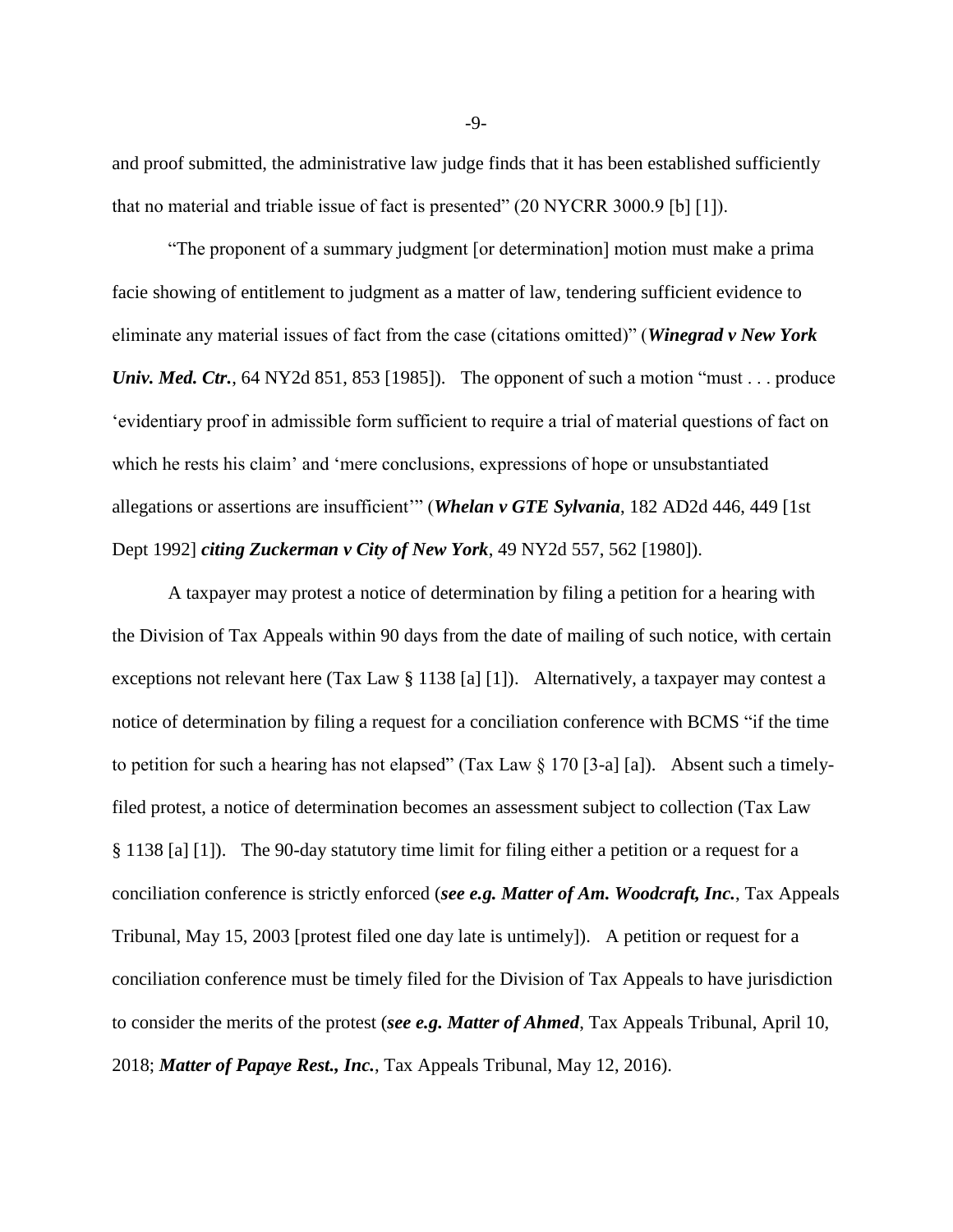Where, as here, the timeliness of a taxpayer's petition is in question, we must first examine whether the Division has met its burden of demonstrating the date and fact of mailing of the relevant statutory notice, by certified or registered mail, to the taxpayer's last known address (*see Matter of Katz*, Tax Appeals Tribunal, November 14, 1991). The Division must show proof of a standard mailing procedure and proof that such procedure was followed in the instance in question (*see Matter of New York City Billionaires Constr. Corp.*, Tax Appeals Tribunal, October 20, 2011). The Division may meet this burden by "producing affidavits from individuals with the requisite knowledge of mailing procedures and a properly completed CMR (citations omitted)" (*Matter of Balan*, Tax Appeals Tribunal, October 27, 2016).

The Division has met its burden. The affidavits of Ms. Picard and Mr. Ramundo establish the Division's standard mailing procedures. The CMR has been properly completed and thus shows that the Division's standard mailing procedure was followed in this instance (*see Matter of Modica*, Tax Appeals Tribunal, October 1, 2015). Furthermore, the address on the notice of determination and the mailing cover sheet matches petitioner's address as reported on the last sales tax return filed by petitioner prior to the mailing of the notice. The notice was thus properly addressed (*see* Tax Law §§ 1138 [a] [1], 1147 [a] [1]). Accordingly, we agree with the Administrative Law Judge's conclusion that the Division's evidence proves that the notice of determination was properly mailed to petitioner on June 24, 2015, as claimed.

The fact that the petition in this matter was filed on July 6, 2018, more than the required 90 days from the June 24, 2015 mailing of the notice of determination, is not disputed. Thus, the petition was not timely filed, and we are without jurisdiction to address the merits of petitioner's case (*see e.g. Matter of Ahmed*; *Matter of Papaye Rest., Inc.*)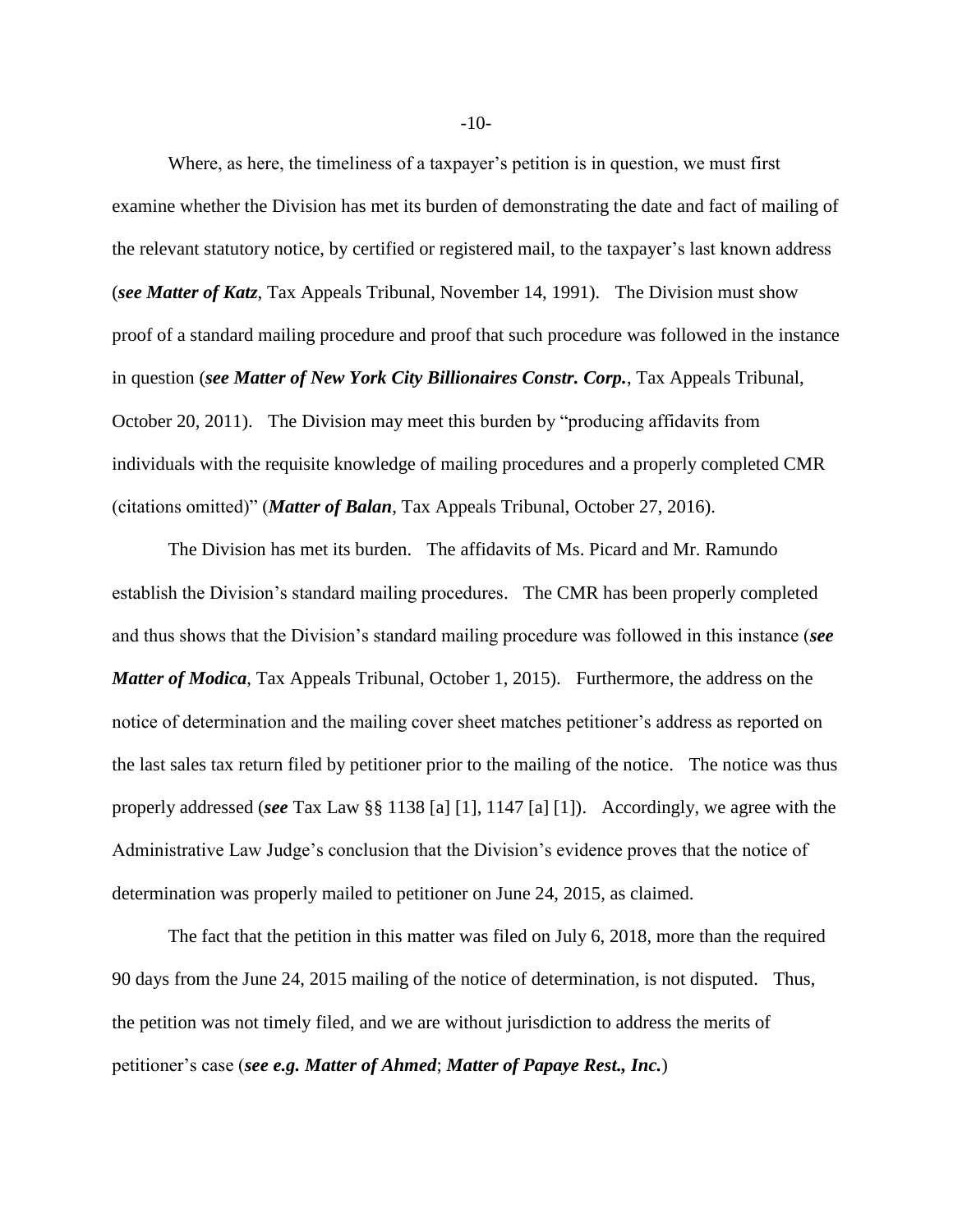Petitioner makes several arguments regarding why this Tribunal should address the merits of its case. The first argument, that this matter was resolved during the conciliation process, ignores that the liability of a person responsible for the collection of sales tax under Tax Law § 1133 (a) is joint and several (*see Matter of Sacher*, Tax Appeals Tribunal, July 2, 2015). As relevant here, this means that the corporate taxpayer, and all persons found responsible for the collection of sales taxes on behalf of the corporate taxpayer, are subject to liability for the full amount of tax due. Thus, as pointed out by the Administrative Law Judge, the fact that a notice issued to Ahmed Faisal was modified during the conciliation process, even if issued to him as a person responsible for the collection of sales taxes for the petitioner, has no relevance to this matter where the subject notice was issued to the corporate taxpayer.

Additionally, petitioner argues that a bulk sale release was issued in this matter. However, petitioner does not even assert, much less offer to prove, that a bulk sale release was issued to petitioner (*see* footnote 2). Thus, petitioner's argument is again not relevant to the notice of determination before us.

Finally, petitioner asserts that a timely request for a conciliation conference was filed by petitioner in 2015. However, this is also not relevant, as the issue in the present matter is whether petitioner filed a timely petition with the Division of Tax Appeals, not a request for conciliation conference with BCMS. Even if we were to assume that petitioner meant there was a timely petition filed in 2015, there is no evidence in the record to support such an assertion.

Accordingly, it is ORDERED, ADJUDGED and DECREED that:

- 1. The exception of Lord of Kings Inc. is denied;
- 2. The determination of the Administrative Law Judge is affirmed; and,
- 3. The petition of Lord of Kings Inc. is dismissed.